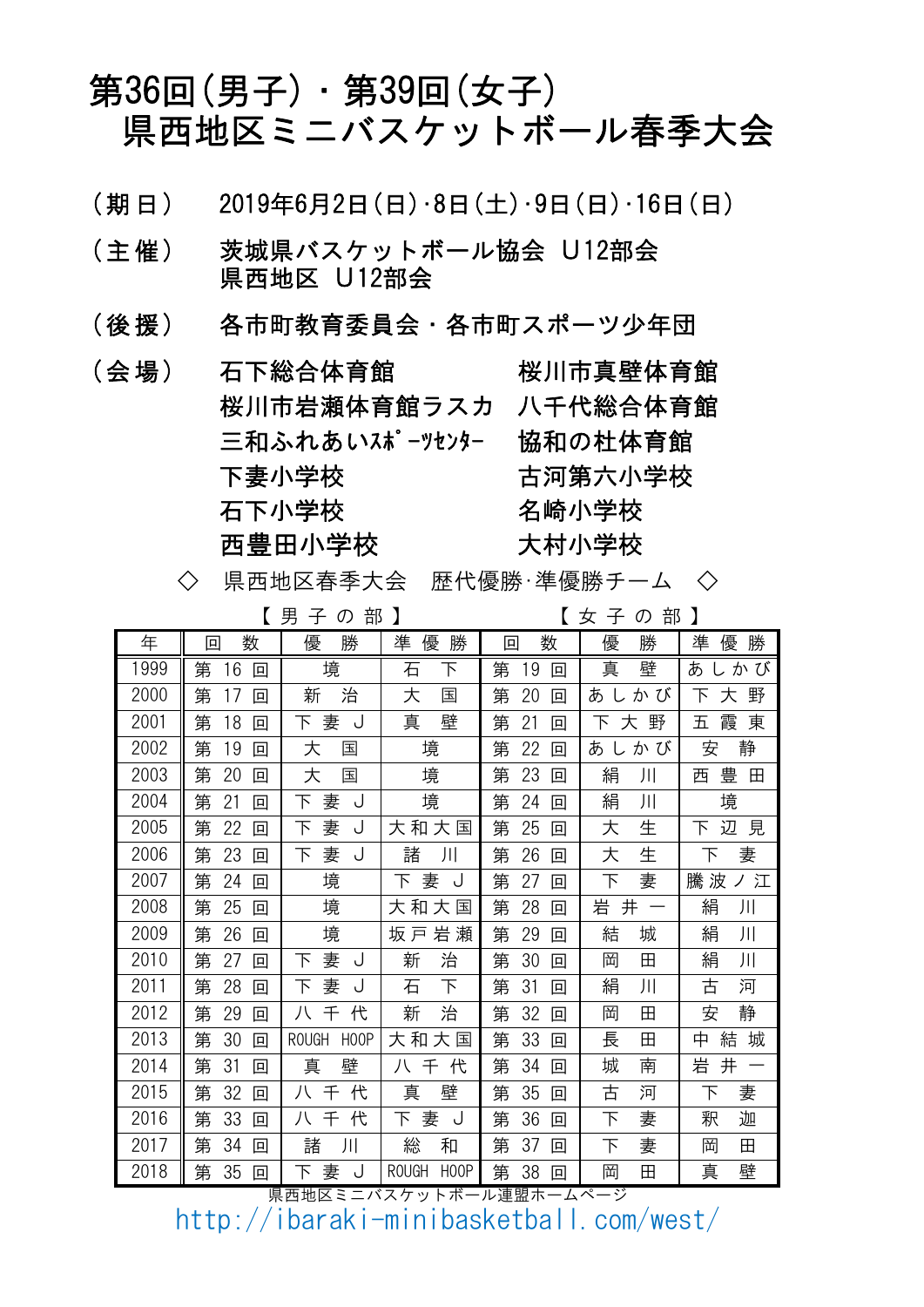1 大会会場

| ○ 1次リーグ(男子)   6 月 2 日(日)  ( 真 壁 体 育 館 ) ( 協 和 の 杜 体 育 館 )       |  |                   |         |                                 |
|-----------------------------------------------------------------|--|-------------------|---------|---------------------------------|
| (〇1次リーグ(女子) 6 月 2 日(日) (岩瀬体育館ラスカ)(八千代総合体育館)                     |  | *一部は5月26日(日)に行います |         |                                 |
|                                                                 |  |                   |         | ( 古 河 第 六 小 学 校 ) ( 石 下 小 学 校 ) |
|                                                                 |  |                   | (大村小学校) |                                 |
| ○ 2次リーグ(男子・下位) 6 月 8 日(土) ( 下 妻 小 学 校 )                         |  |                   |         |                                 |
| ◯ 2次リーグ(女子・上下位) 6 月 8 日 (十) (岩 瀬 体 育 館 ラ ス 力 ) (三和ふれあいスポーツセンター) |  |                   |         |                                 |
|                                                                 |  |                   |         | (名 崎 小 学 校 ) (西 豊 田 小 学 校 )     |
| ○ 2次リーグ(男子・上位) 6 月 9 日(日) ( 下 妻 小 学 校 )                         |  |                   |         |                                 |
| ○ 決勝トーナメント(女子) ― 6 月 9 日 (日) ― (岩 瀬体 育 館 ラ ス カ )                |  |                   |         |                                 |
| ○ 決勝トーナメント(男女) - 6 月 16 日 (日) (石 下 総 合 体 育 館 )                  |  |                   |         |                                 |

2 1次リーグ組合せ

| 男子の部         |        |                   |                      |              | 男子<br>6  |
|--------------|--------|-------------------|----------------------|--------------|----------|
| $\mathbf{v}$ |        |                   |                      |              | 38<br>女子 |
|              | 妻      | 新<br>۵Ŀ<br>ïП<br> |                      | 壁<br>真<br>里  |          |
|              | 央<br>館 | 総                 | <b>ROUGH</b><br>HOOF | নন<br>黒<br>. | 【大会参加ラ   |
| 名            | 城      | <br>哯             | 翼                    | <br>         | 男子       |
|              | 話      | 霞                 | 野<br>明               | 岩<br>驭       | 35       |
| 卓            |        | 館<br>育            | 日卒<br>曺              | 育<br>館       |          |

○ 女子の部

| ブロッ          |                  | n           |                  |                                    |                         |                  |
|--------------|------------------|-------------|------------------|------------------------------------|-------------------------|------------------|
|              | 古<br>河           | 翼           | 豊<br>西<br>田      | 豊<br>岡                             | あ<br>び<br>か             | 南                |
| 名<br>厶       | 道<br>海<br>7K     | 逆<br>井<br>Щ | 長<br>田           | 城<br>結<br>中                        | 岩<br>井                  | 結<br>城<br>下      |
|              |                  | 岡<br>田      | 見<br>辺           | 城<br>南                             | 7 N<br>IJ<br>か          |                  |
| 場<br>会       | 第<br>古<br>河<br>六 | 学<br>校<br>小 | 総<br>代<br>∓      | 育<br>体<br>合<br>館                   | 総<br>代<br>∓             | 育<br>体<br>館<br>合 |
| ブロ<br>ヶ<br>ッ | G                | H           |                  |                                    |                         |                  |
|              | 石                | 境           | 岩<br>井           | 中<br>館<br>ᅚ<br>央                   | 明<br>野                  | 長<br>須           |
| 名<br>厶       | 真<br>壁           | 迦<br>釈      | 飯<br>南<br>⊞      | ラビッ<br>S<br>∨<br>K<br>$\mathbf{v}$ | ば<br>え<br>$\sigma$<br>乄 | 馬<br>弓<br>⊞      |
|              | 名<br>崎           | 生<br>大      | 西<br>Л           | 妻                                  | 飯<br>沼                  | 筑西BRA<br>VЕ      |
| 場<br>会       |                  | 学<br>校      | 育<br>瀬<br>岩<br>体 | 館<br>ᆕ<br>ス<br>力                   | 村<br>大<br>川             | 学<br>校           |
|              |                  |             |                  |                                    | $^\ast$                 | 表示はフレンドリ         |

3 1次リーグ会場役員

|      |   | 6月2日         | 日                             |   |        |   |                           |   |   |   |        |                          |   |       | 5月26日 | 旧        |
|------|---|--------------|-------------------------------|---|--------|---|---------------------------|---|---|---|--------|--------------------------|---|-------|-------|----------|
| 会    | 場 |              | 真壁体育館                         |   |        |   | 協和の杜体育館 岩瀬体育館ラスカ 八千代総合体育館 |   |   |   |        | 古河第六小学校                  |   | 石下小学校 |       | 大村小学校    |
| 事    | 務 | <b>ROUGH</b> | H <sub>0</sub> OP             |   | 妻<br>ں |   | 妻                         | 西 | 豊 | 田 | 逆      | $^{\rm \texttt{+}}$<br>Щ | 釈 | 迦     | ば     | $\sigma$ |
| 競技審判 |   | 壁<br>真       | 男<br>ヱ                        | 結 | 城      | 明 | 野                         | 岩 | 井 | – | 逆      | $^{\rm \texttt{+}}$<br>Щ | 名 | 崎     | 明     | 野        |
| 会    | 場 | 壁<br>真       | 男<br>$\overline{\phantom{1}}$ | 新 | 治      | 南 | 飯<br>田                    |   | 結 | 城 | 古<br>⊣ | 河                        | 仁 |       | 明     | 野        |
| 会場準  | 備 |              |                               |   |        | 全 | 参                         | 加 |   |   |        | ∠                        |   |       |       |          |

チーム 女子 35 チーム 女子 38 チーム 【大会参加チーム】 【登録チーム】 男子 16 チーム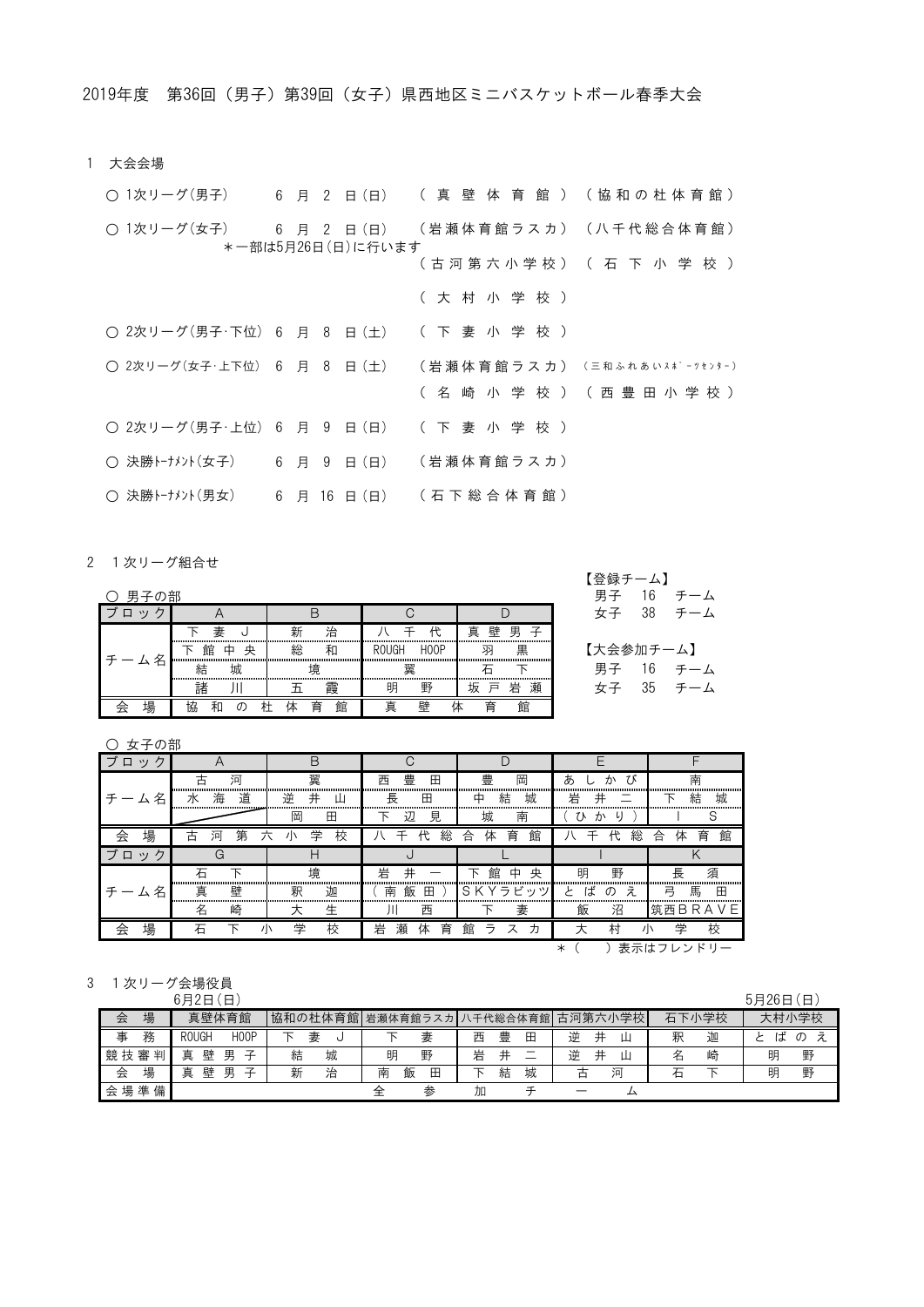#### 4 2次リーグ組合せ

○ 男子の部

|  |   |  |  |  |  |  |  | טש |  |  |  |  |  |
|--|---|--|--|--|--|--|--|----|--|--|--|--|--|
|  |   |  |  |  |  |  |  |    |  |  |  |  |  |
|  |   |  |  |  |  |  |  |    |  |  |  |  |  |
|  | 黒 |  |  |  |  |  |  | 場  |  |  |  |  |  |

〇 女子の部

|      | <b>WA</b> | W <sub>B</sub>                                        | <b>WC</b>                           | <b>WD</b> | <b>WF</b> | WF     |
|------|-----------|-------------------------------------------------------|-------------------------------------|-----------|-----------|--------|
|      |           |                                                       |                                     |           |           |        |
| チーム名 | ID2       | C <sub>2</sub><br>,,,,,,,,,,,,,,,,,,,,,,,,,,,,,,,,,,, | ,,,,,,,,,,,,,,,,,,,,,,,,,,,,,,,,,,, | A2        |           |        |
|      |           | v o                                                   |                                     |           |           | $\cap$ |
| 場    |           |                                                       |                                     |           |           |        |
| ブロック | <b>WG</b> | WH                                                    |                                     |           |           |        |
|      |           |                                                       |                                     |           |           |        |
| 厶名   |           |                                                       |                                     |           |           |        |
|      |           |                                                       |                                     |           |           |        |
| 場    |           |                                                       |                                     |           |           |        |

下位リーグ

5 2次リーグ会場役員

|      |   | 6月8日 (土) | $6$ 月9日 $($ 日) | 6月8日(    |        |       |        |
|------|---|----------|----------------|----------|--------|-------|--------|
| 会    | 場 | 下妻小学校    | 下妻小学校          | 岩瀬体育館ラスカ | 三和ふれスポ | 名崎小学校 | 西豊田小学校 |
| 事    | 務 |          |                |          |        |       |        |
| 競技審判 |   |          |                |          |        |       |        |
| 会    | 場 |          |                |          |        |       |        |
| 会場準  | 備 |          | 参              | 加        |        |       |        |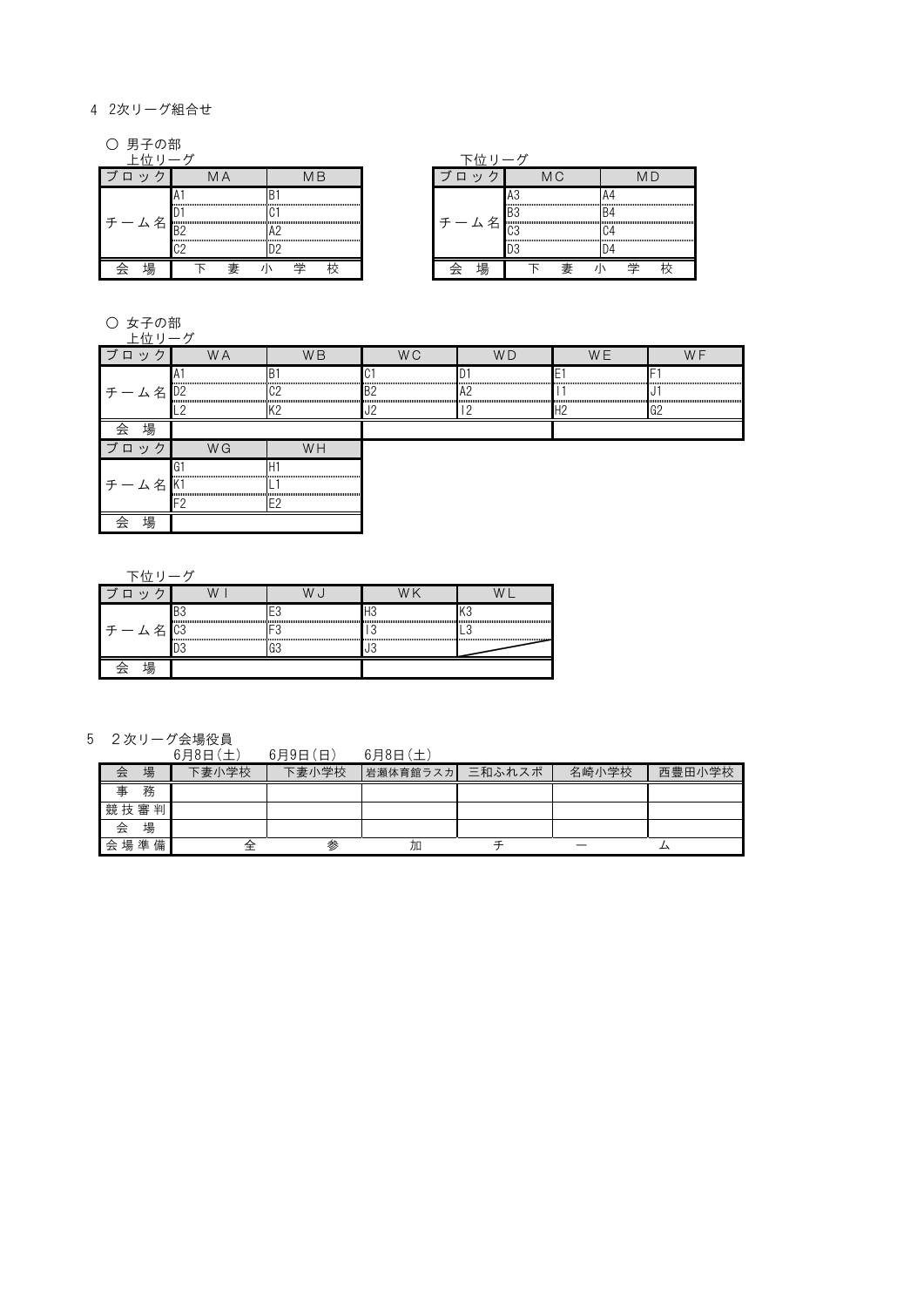6 決勝トーナメントの日程等

|        |        |   |        |   |   | 冃<br>6 | u             | ⊟ | Е |   |   | 男 | 女 |   |   | F<br>ี |   | ĥ<br>Ε<br>u |   | 日 |   |
|--------|--------|---|--------|---|---|--------|---------------|---|---|---|---|---|---|---|---|--------|---|-------------|---|---|---|
| 会      | 場      | 岩 | 瀬      | 体 | 育 | 館      | $\Rightarrow$ |   |   | 力 |   | 石 |   | 総 |   | 合      | 体 |             | 育 | 館 |   |
| 事      | 務      |   | 競      | 技 |   | 委      | 員             |   | 会 |   |   | 競 |   | 技 |   | 委      |   | 員           |   | 会 |   |
| 競<br>技 | 審<br>判 | 審 | 委<br>判 | 員 | 会 |        |               | 委 | 員 | 会 | 審 | 判 | 委 | 員 | 会 |        |   |             | 委 | 員 | 会 |
| 会      | 場      |   |        | 連 |   |        | 盟             |   |   |   |   |   |   | 連 |   |        |   | 盟           |   |   |   |
| 場<br>会 | 備<br>準 | 全 |        | 参 | 加 |        |               |   |   |   | 参 | 加 |   |   | 乃 | Ω.     | 運 | 営           | 協 |   | 員 |

### 6月9日

| (準備     | $8:30 \sim$ ) |
|---------|---------------|
| ( 打合せ   | $9:00 \sim$ ) |
| 第 1 試 合 | $9:30 \sim$   |
| 第 2 試合  | $10:35 \sim$  |
| 第 3 試合  | $11:40 \sim$  |
| 第 4 試 合 | $13:15 \sim$  |
| 第 5 試合  | $14:20 \sim$  |
| 第 6 試 合 | $15:25 \sim$  |

#### ( 後 片 付 け )

| - - - - - - |               |  |
|-------------|---------------|--|
| (準備         | $8:00 \sim$ ) |  |
| (開場         | $8:30 \sim$ ) |  |
| (打合せ        | $8:45 \sim$ ) |  |

|  | $9:30 \sim$                                                                                                          |
|--|----------------------------------------------------------------------------------------------------------------------|
|  | $10:35 \sim$                                                                                                         |
|  | $11:40 \sim$                                                                                                         |
|  | $13:15 \sim$                                                                                                         |
|  | $14:20 \sim$                                                                                                         |
|  | $15:25 \sim$                                                                                                         |
|  | 第 1 試 合 (女子敗者戦)<br>第 2 試 合 (男子準決勝)<br>第 3 試 合 (女子準決勝)<br>第 4 試 合 (女子5決・7決)<br>第 5 試 合 (男子決勝・3決)<br>第 6 試 合 (女子決勝・3決) |

閉 会 式 16:40

### ( 後 片 付 け )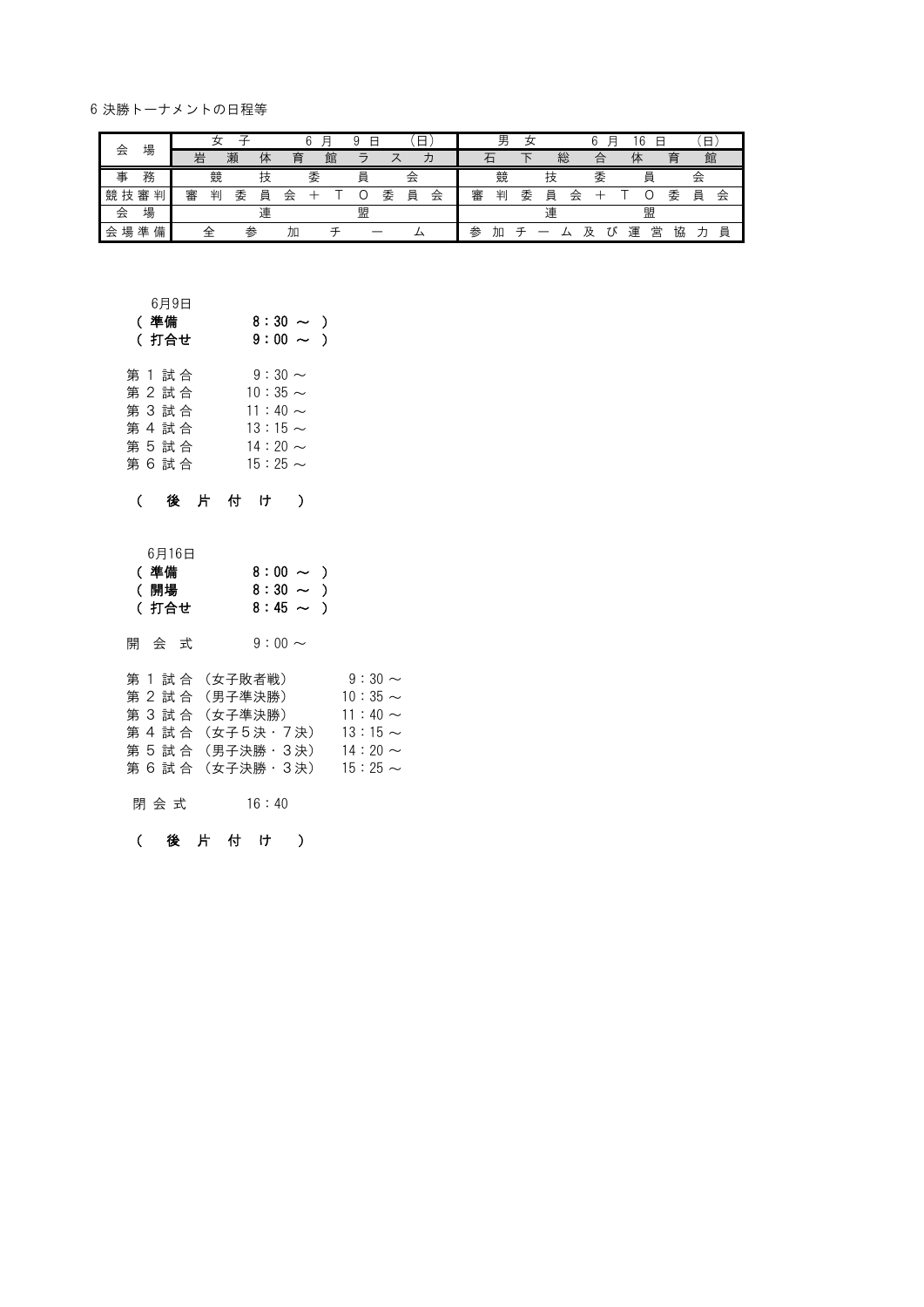# 7 1次リーグ試合順

### 男 子 の 部

【 協 和 の 杜 体 育 館 】 ~ 8:0 0 開場予定

|                | ,,,,, |        |   | . | .<br>$-$ |        |        |        |   | $\cdots$ $\cdots$ |   |         |        |   |   |                          |      |   |    |      |  |   |   |    |   |
|----------------|-------|--------|---|---|----------|--------|--------|--------|---|-------------------|---|---------|--------|---|---|--------------------------|------|---|----|------|--|---|---|----|---|
|                |       |        |   |   | A        | コ      |        |        |   |                   |   |         | Β<br>ᆨ |   |   |                          |      |   |    |      |  |   |   |    |   |
| N <sub>0</sub> | 開始時刻  | 対      | 戦 | 千 |          |        |        | 審      | 判 |                   |   |         | 対      |   | 戦 | 千                        |      | ឹ |    | 審    |  | 判 |   |    |   |
|                | 9:00  | 妻<br>下 |   |   |          | 下館中央五  |        | 霞      | 新 | 治新                |   |         | 治結     | 城 |   |                          | 諸    |   | 川総 | 和    |  |   | 境 | 総  | 和 |
|                | 10:15 | 新      | 治 |   | 総        | 和      |        | 妻      |   | 下館中央 下            |   | 妻<br>JI | 境      |   |   |                          | 五    |   | 霞結 | 城    |  | 諸 |   | 川結 | 城 |
|                | 1:30  | 妻<br>下 |   |   | 結        |        | 城新     | 治      | 総 | 和総                |   | 和       | 下館中央   |   |   | $\overline{\phantom{0}}$ | 諸    | 川 |    | 境    |  | 五 |   | 霞五 | 霞 |
|                | 13:10 | 新      | 治 |   |          | 境      |        | 妻<br>U | 結 | 城                 |   | 下館中央総   |        | 和 |   |                          | 五    | 霞 |    | 下館中央 |  | 諸 |   | 川諸 | 川 |
|                | 14:25 | 諸      |   |   | 下.       | 妻<br>U | 新      | 治      |   | 境                 |   | 境       | 下館中央   |   |   |                          | 結    |   | 城総 | 和    |  | 五 |   | 霞五 | 霞 |
|                | 15:40 | 五      | 霞 |   | 新        |        | 治諸     | Ш      |   | 妻                 | 下 | 妻       | J総     | 和 |   | $\overline{\phantom{m}}$ |      | 境 |    | 下館中央 |  | 結 |   | 城諸 | 川 |
|                | 会場役員  | 事      | 務 |   | 塚越(下妻J)  |        | 競<br>審 | 技<br>判 |   | 高松 (結城)           |   |         | 会      | 場 |   | 土屋                       | (新治) |   |    |      |  |   |   |    |   |

【 真 壁 体 育 館 】 ~ 8:00 開場予定

|     |       |             |              | A<br>$\Box$                          | $\qquad \qquad \longleftarrow$ |          |                  |        | B<br>$\Box$              | —        |        |        |          |
|-----|-------|-------------|--------------|--------------------------------------|--------------------------------|----------|------------------|--------|--------------------------|----------|--------|--------|----------|
| No. | 開始時刻  | 対           | 戦<br>$\pm$   | $\hspace{0.1mm}-\hspace{0.1mm}$<br>ᅀ | 審                              | 判        | 0                | 対      | 戦<br>千                   | —<br>ᅀ   | 審      | 判      |          |
|     | 9:00  | 代<br>千      |              | R                                    | H 坂戸岩瀬                         | 真壁男子真壁男子 |                  | 翼      | $\overline{\phantom{0}}$ | 野羽<br>明  | 黒      | 石      | 黒<br>下 羽 |
|     | 10:15 | 真壁男子        |              | 羽<br>黒八                              | 代                              | H.       | 壬<br>代石          |        | $\overline{\phantom{0}}$ | 坂戸岩瀬     | 翼      | 明<br>野 | 翼        |
|     | 11:30 | 代<br>千<br>八 |              | 翼                                    | 真壁男子                           | 黒羽<br>羽  | 黒R               |        | $\overline{a}$           | 野石<br>明  |        |        | 坂戸岩瀬坂戸岩瀬 |
|     | 13:10 | 真壁男子        |              | 石                                    | 代<br>千                         | 翼        | H 羽              | 黒      |                          | 坂戸岩瀬R    |        | 明      | 野<br>野明  |
|     | 14:25 | 野<br>明      |              | 千                                    | 代真壁男子                          | 石        | <b>TIR</b><br>下石 | Н      | $\overline{\phantom{m}}$ |          | 黒<br>网 |        | 坂戸岩瀬坂戸岩瀬 |
|     | 15:40 | 坂戸岩瀬        |              | 真壁男子明                                | 野                              | 代八<br>千  | 代羽<br>$\mp$      | 黒      |                          | 下 R<br>石 | н      | 翼      | 野<br> 明  |
|     | 会場役員  | 務<br>事      | (ROUGH<br>根本 | H00P)                                | 競<br>技<br>審<br>半川              | 林 (真壁男子) |                  | 場<br>会 | 林                        | (真壁男子)   |        |        |          |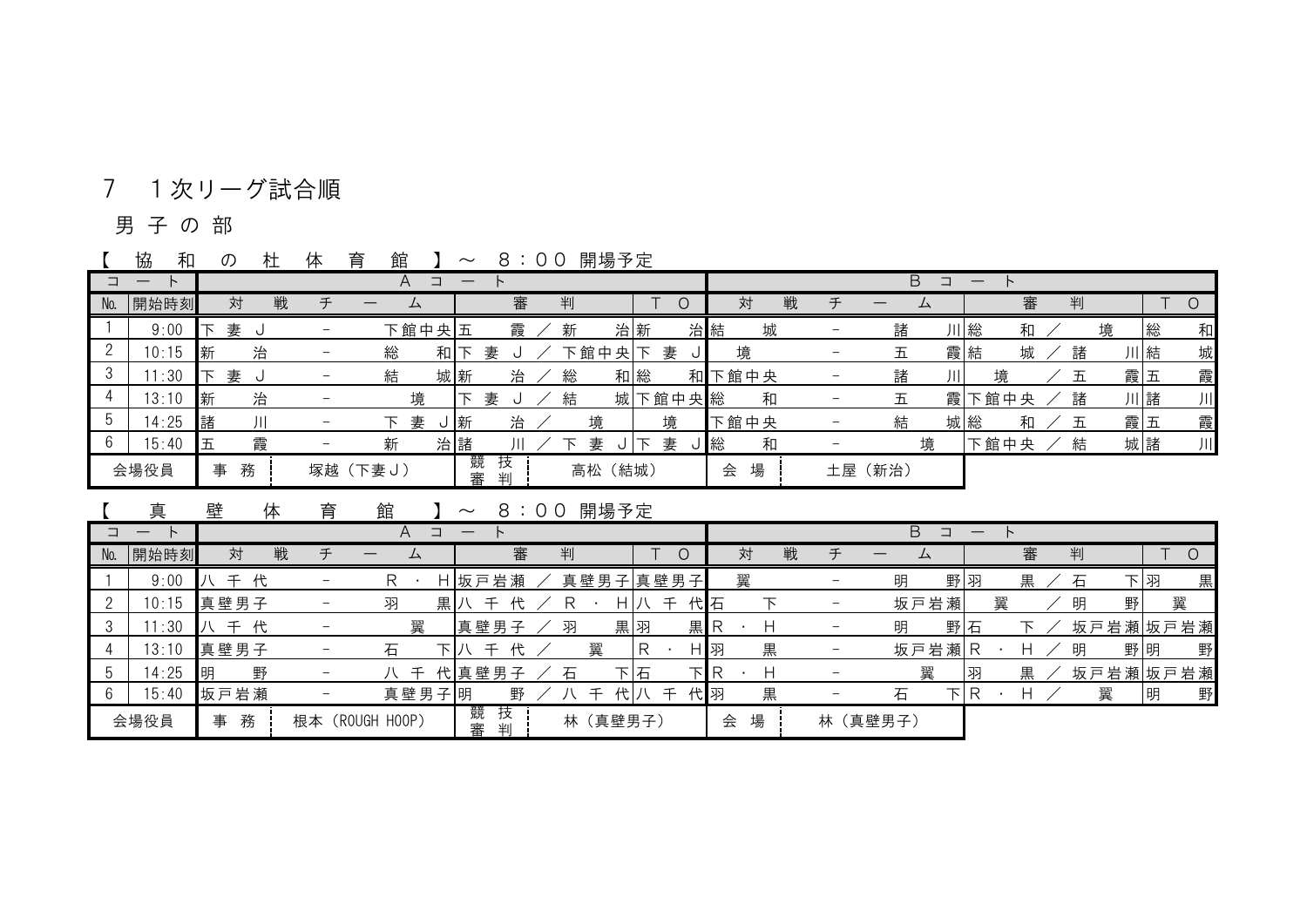# 7 1次リーグ試合順

女子の部

|                 | 古<br>河 | 第        | 六          | 小                        | 校<br>学                   |                                        | $\sim$ | 8:00                     |     | 開場予定      |     |         |    | 石                   | 下 | 小                        | 学       | 校                        |          | $\sim$   |                |        | 8:00 開場予定   |         |                |
|-----------------|--------|----------|------------|--------------------------|--------------------------|----------------------------------------|--------|--------------------------|-----|-----------|-----|---------|----|---------------------|---|--------------------------|---------|--------------------------|----------|----------|----------------|--------|-------------|---------|----------------|
| No.             | 開始時刻   | 対        | 戦          | チ                        |                          | 厶                                      |        | 審                        | 判   |           |     | $\circ$ |    | 対                   | 戦 | チ                        |         | 厶                        |          |          | 審              | 判      |             |         | $\circ$        |
|                 | 9:00   | 翼        |            | $\overline{\phantom{0}}$ |                          | 逆井山水海道                                 |        |                          | 岡   |           | 田岡  |         | 田石 | $\overline{\Gamma}$ |   | $\overline{\phantom{0}}$ | 真       |                          | 壁大       |          | 生              |        | 境           | 名       | 崎              |
| $\overline{2}$  | 10:05  | 古        | 河          |                          |                          | 水海<br>道                                |        | 翼                        |     | 逆井山       |     | 翼       |    | 境                   |   |                          | 釈       |                          | 迦石       |          | $\overline{E}$ | 真      |             | 壁大      | 生              |
| 3               | 11:10  | 逆井山      |            |                          | 岡                        |                                        | 田古     | 河                        |     | 水海道古      |     |         | 河真 | 壁                   |   | $\qquad \qquad -$        | 名       |                          | 崎        | 境        |                | 釈      |             | 迦石      | $\overline{F}$ |
| 4               | 12:45  |          |            | $-$                      |                          |                                        |        |                          |     |           |     |         | 釈  | 迦                   |   | $\overline{\phantom{a}}$ | 大       |                          | 生真       |          | 壁              | 名      | 崎           |         | 境              |
| 5               | 13:50  | 岡        | $\boxplus$ |                          |                          | 翼                                      |        | 逆井山                      | 古   |           |     | 河逆 井 山名 |    | 崎                   |   | $\equiv$                 | 石       |                          | 下釈       |          | 迦              | 大      |             | 生真      | 壁              |
| 6               | 14:55  |          |            |                          |                          |                                        |        |                          |     |           |     |         | 大  | 生                   |   |                          |         | 境                        |          | 名        | 崎              | 石      |             | 下釈      | 迦              |
|                 |        | 事務       |            |                          | 倉持 (逆井山)                 |                                        | 審      | 競 技<br>判                 |     | 倉持 (逆井山)  |     |         |    | 事務                  |   |                          | 須藤 (釈迦) |                          |          | 競<br>審   | 技<br>判         |        | 菅原 (名崎)     |         |                |
|                 | 会場役員   | 会 場      |            |                          | 針谷 (古河)                  |                                        |        |                          |     |           |     |         |    | 会 場                 |   |                          | 小池 (石下) |                          |          |          |                |        |             |         |                |
|                 |        |          |            |                          |                          |                                        |        |                          |     |           |     |         |    |                     |   |                          |         |                          |          |          |                |        |             |         |                |
|                 | 千<br>八 | 総<br>代   | 合          | 体                        | 育<br>館                   |                                        |        | 】 ~ 8:00 開場予定            |     |           |     |         |    |                     |   |                          |         |                          |          |          |                |        |             |         |                |
| ⊐               |        |          |            |                          |                          | $\hfill \square$<br>A                  |        |                          |     |           |     |         |    |                     |   |                          |         | $\overline{B}$<br>$\Box$ |          | $\vdash$ |                |        |             |         |                |
| No.             | 開始時刻   | 対        | 戦          | チ                        |                          | 厶                                      |        | 審                        | 当   |           | Τ   | $\circ$ |    | 対                   | 戦 | チ                        |         | 厶                        |          |          | 審              | 判      |             |         | $\circ$        |
|                 | 9:00   | 西<br>豊田  |            | $\overline{\phantom{a}}$ | 長                        |                                        | 田城     | 南                        | 豊   |           |     |         |    | 岡下 辺 見あしかび          |   | $\overline{\phantom{a}}$ |         | 岩 井                      | $\equiv$ |          | S              |        | 南           |         | ひかり            |
| $\overline{2}$  | 10:05  | 豊        | 岡          | $\overline{\phantom{0}}$ |                          | 中結城西豊                                  |        | $\boxplus$               | 長   |           | 田城  | 南       |    | 南                   |   | $\qquad \qquad -$        |         | 下 結 城あしかび                |          |          |                | 岩      | 井二          |         | S              |
| 3               | 11:10  | 長        | $\boxplus$ | $\qquad \qquad -$        |                          | 下 辺 見豊                                 |        | 岡                        | 中結  |           | 城西  | 豊       | 田岩 | 井二                  |   | $\overline{\phantom{m}}$ |         | ひかり                      |          | 南        |                | $\top$ |             |         | 結 城あしかび        |
| 4               | 12:45  | 中結城      |            |                          | 城                        |                                        | 南長     | $\boxplus$               | 下辺  | 見         | 豊   | 岡       | 下  | 結 城                 |   | $\overline{\phantom{a}}$ |         |                          | S岩       |          | 井二             |        | ひかり         |         | 南              |
| 5               | 13:50  | 下辺見      |            | $\overline{\phantom{a}}$ | 西豊                       |                                        | 田中 結   | 城                        | 城   |           | 南長  |         |    | 田ひ か り              |   | $\overline{\phantom{0}}$ |         | あしかび下                    |          |          | 結 城            |        |             | S 岩 井 二 |                |
| 6               | 14:55  | 城        | 南          | $\overline{\phantom{0}}$ | 豊                        |                                        | 岡下     | 辺 見<br>競 技               | 西豊  |           | 田中結 | 城       |    | S                   |   | $\equiv$                 |         | 南                        |          | ひかり      |                |        | あしかび下 結城    |         |                |
|                 | 会場役員   | 事務       |            |                          | 仲山 (西豊田)                 |                                        | 審      | 判                        |     | 山中 (岩井二)  |     |         |    | 会 場                 |   | 山中 (下結城)                 |         |                          |          |          |                |        |             |         |                |
|                 | 岩<br>瀬 | 育<br>体   | 館          | ラ                        | 力<br>ス                   |                                        | $\sim$ | 8:00 開場予定                |     |           |     |         |    | 【大                  | 村 | 小                        | 学       | 校                        | $\sim$   |          |                |        | 8:00 開場予定   |         |                |
| No.             | 開始時刻   | 対        | 戦          | チ                        | $\overline{\phantom{m}}$ | 厶                                      |        | 審                        | 判   |           |     | $\circ$ |    | 対                   | 戦 | 于                        |         | 厶                        |          |          | 審              | 判      |             |         | $\circ$        |
|                 | 9:00   | 岩井一      |            |                          | 南 飯                      |                                        | 田下     | 妻                        |     | 下館中央川     |     |         | 西明 | 野                   |   |                          |         | とばのえ筑西BRAVE              |          |          |                | 長      |             | 須飯      | 沼              |
| $\overline{2}$  | 10:05  | 下館中央     |            |                          |                          | SKYラビッツ 岩井                             |        | $\overline{\phantom{m}}$ |     | 南飯田       | 下   |         | 妻長 | 須                   |   | $\qquad \qquad -$        |         | 弓馬 田明                    |          |          | 野              |        | とばのえ筑西BRAVE |         |                |
| 3               | 11:10  | 南飯田      |            | $-$                      | 川                        |                                        |        | 西下館中央                    |     | SKYラビッッ岩井 |     |         |    | とばのえ                |   | $\overline{\phantom{a}}$ | 飯       |                          | 沼長       |          | 須              |        | 弓 馬 田明      |         | 野              |
| $\overline{4}$  | 12:45  | SKYラビ゙ッツ |            | $\overline{\phantom{0}}$ | $\overline{F}$           |                                        | 妻南     | 飯田                       | 川   |           |     |         |    | 西下館中央弓 馬田           |   | $\overline{\phantom{0}}$ |         | 筑西BRAVE とばのえ             |          |          |                | 飯      |             | 沼長      | 須              |
| 5               | 13:50  | Ш        | 西          | $\equiv$                 |                          | 岩 井<br>$\hspace{0.1mm}-\hspace{0.1mm}$ |        | SKYラビッツ                  | 下   |           | 妻南  | 田飯<br>飯 |    | 沼                   |   | $\overline{\phantom{0}}$ | 明       |                          | 野弓       | 馬        | 田              |        | 筑西BRAVEとばのえ |         |                |
| $6\phantom{1}6$ | 14:55  | 下        | 妻          |                          |                          | 下館中央川                                  |        | 西                        | 岩 井 |           |     |         |    | SKYラビ ッツ 筑西 BRAVE   |   |                          | 長       |                          | 須飯       |          | 沼              | 明      |             |         | 野弓 馬田          |
|                 |        | 事務       |            |                          | 塚越 (下妻)                  |                                        |        | 競 技                      |     | 草場 (明野)   |     |         |    | 事務                  |   | 御厨 (とばのえ)                |         |                          |          | 競 技      |                |        | 草場 (明野)     |         |                |
|                 | 会場役員   |          |            |                          |                          |                                        | 審      | 判                        |     |           |     |         |    |                     |   |                          |         |                          |          | 審        | 判              |        |             |         |                |
|                 |        | 会場       |            |                          | 大和田 (南飯田)                |                                        |        |                          |     |           |     |         |    | 会 場                 |   |                          | 横田 (明野) |                          |          |          |                |        |             |         |                |